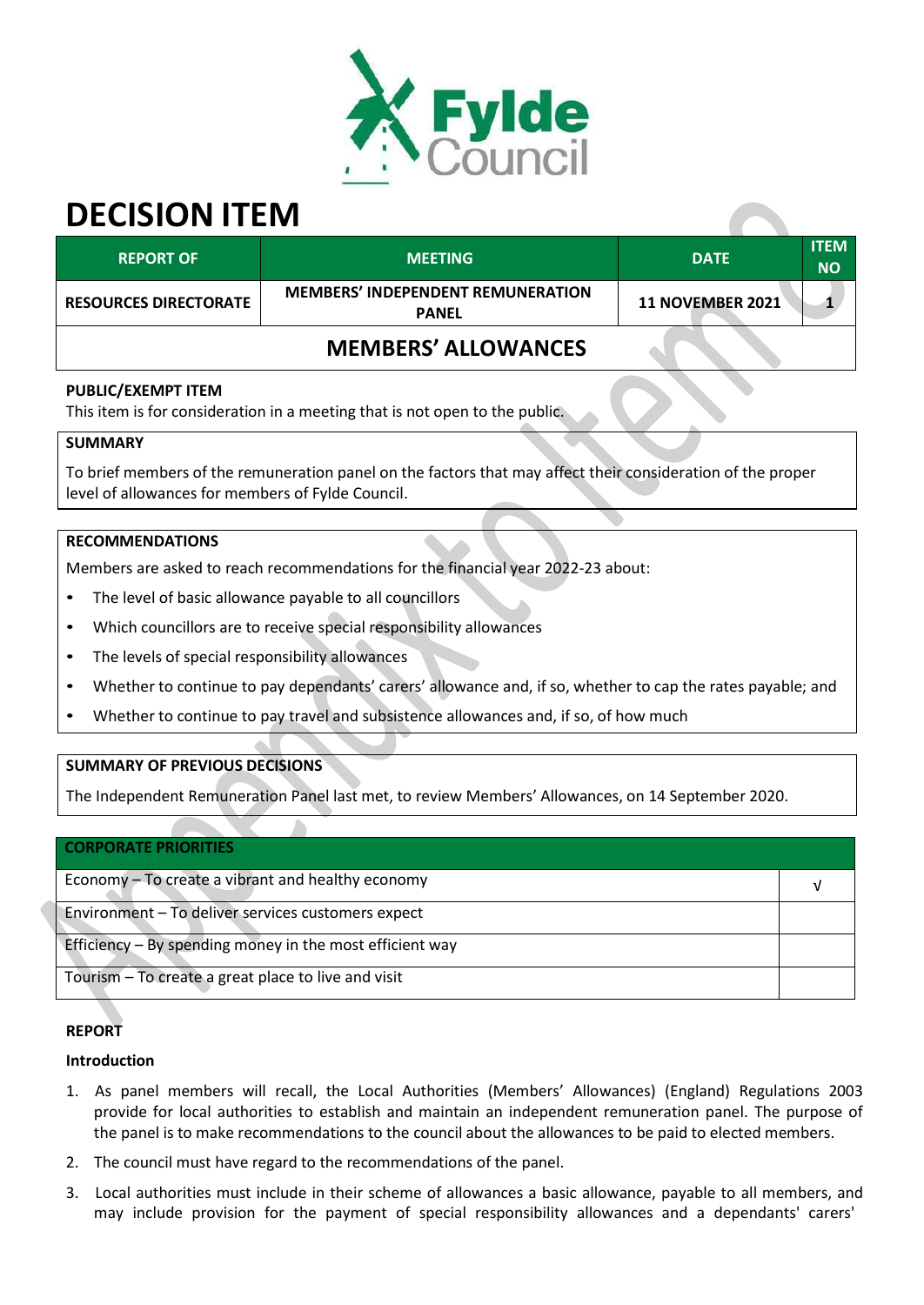allowance. The Regulations allow the inclusion of a travel and subsistence and a co-optees' allowance within an allowances scheme. These allowances are discretionary.

- 4. The existing members' allowances scheme, adopted by the council following consideration of the recommendations of the independent remuneration panel, and which is subject to review in respect of the period commencing 1 April 2022, is as set out as appendix 1. For convenience, the levels of basic and special responsibility allowances presently payable are set out in paragraph 24.
- 5. Paragraphs 9 to 23 below are based on previously published guidance from the Department for Levelling Up, Housing and Communities on members' allowances, subject to deletion of material now superseded and material not now applicable to Fylde.
- 6. In summary, the allowances which are or may be payable to members of local authorities are as follows:
	- basic allowance
	- special responsibility allowance
	- dependants' carers' allowance
	- travelling and subsistence allowance.

#### **Budget Provision**

- 7. Historic reductions in funding have meant that the Council has needed to take steps to reduce expenditure and maximise income generating activities in the current and future years. Based on the latest forecast position the Council is currently budgeting for a surplus in the current year followed by deficits in future years. Much uncertainty over future funding remains, with the eagerly awaited outcome of the Fair Funding Review into the funding arrangements for Local Government being delayed from publication in 2019 to 2022 at the earliest. In addition, the financial impact of the COVID19 pandemic on the Council continues to be assessed. Whilst the Government have provided initial funding to Councils to cover costs and offset lost income, the impact in the medium term on income received from Council Tax and Business Rates which fund the delivery of services provided by the council remains unclear. Consequently, the Council continues to explore and implement where possible opportunities to reduce expenditure including taking advantage of efficiency-savings achieved through the restriction on non-essential spending and to maximise income generating activities.
- 8. The annual recurring budgeted cost of members' allowances and expenses to the council based on the present allowances scheme is set out in Table 1 –

Table 1:

| Annual Estimated Members Allowances & Expenses 2021/22 |         |  |  |  |  |  |  |  |
|--------------------------------------------------------|---------|--|--|--|--|--|--|--|
| <b>Basic Allowances</b>                                | 204,000 |  |  |  |  |  |  |  |
| <b>Independent Person Allowances</b>                   | 1,200   |  |  |  |  |  |  |  |
| <b>Special Responsibility Allowances</b>               | 59,802  |  |  |  |  |  |  |  |
| <b>Technology Allowance</b>                            | 1,200   |  |  |  |  |  |  |  |
| National Insurance                                     | 1,500   |  |  |  |  |  |  |  |
| <b>Car Mileage</b>                                     | 3,800   |  |  |  |  |  |  |  |
| <b>Total budget Provision</b>                          | 271,502 |  |  |  |  |  |  |  |

#### **Basic allowance**

9. Each local authority must make provision in its scheme of allowances for a basic, flat rate allowance payable to all members of the authority. The allowance must be the same for each member. The allowance may be paid in a lump sum, or in instalments through the year.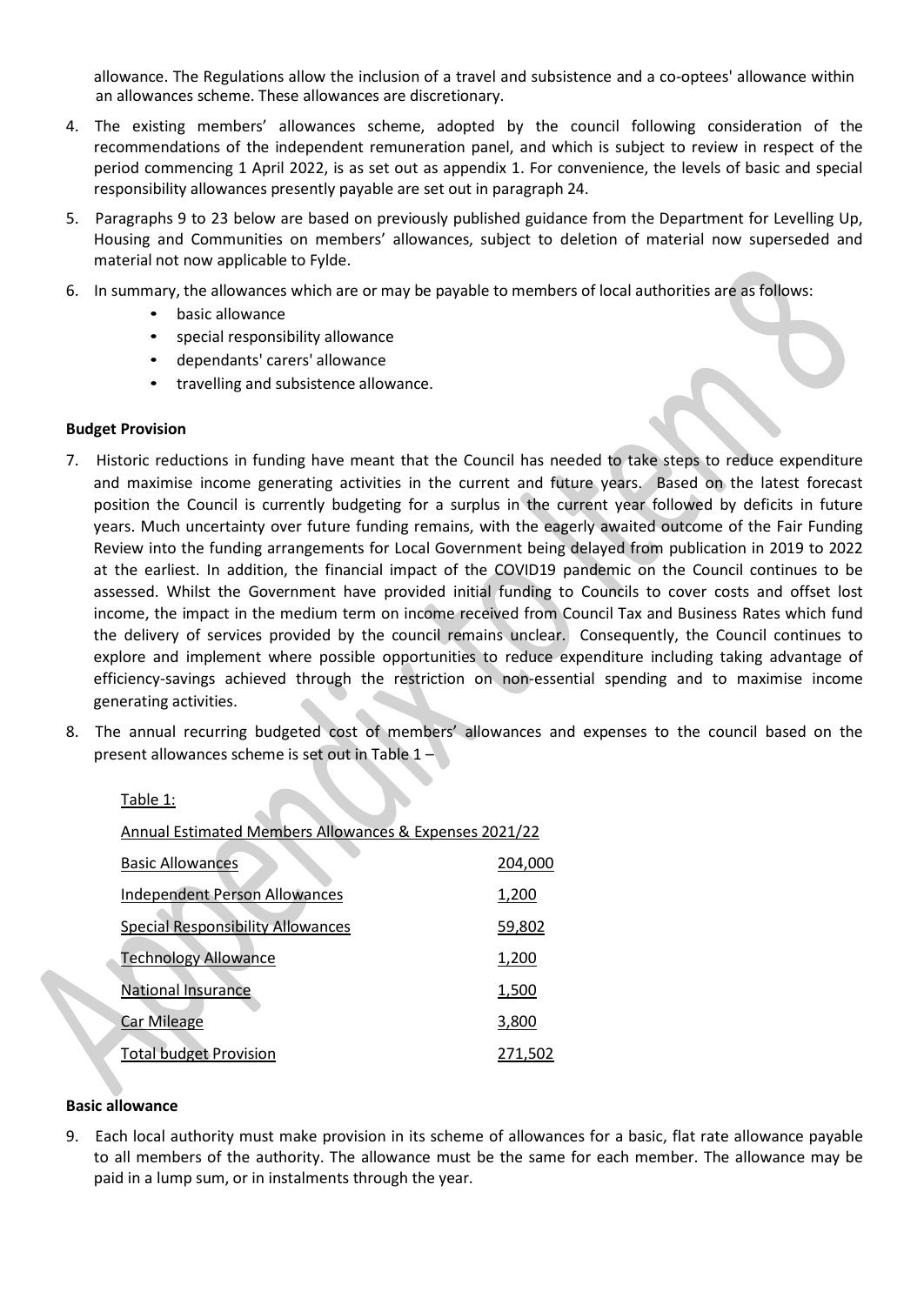10. Basic allowance is intended to recognise the time commitment of all councillors, including such inevitable calls on their time as meetings with officers and constituents and attendance at political group meetings. It is also intended to cover incidental costs such as the use of their homes.

## **Special responsibility allowance**

- 11. Each local authority may also make provision in its scheme for the payment of special responsibility allowances for those councillors who have significant responsibilities. Special responsibility allowance may be payable for duties which fall within the following categories:
	- acting as leader or deputy leader of a political group
	- presiding at meetings of a committee, sub-committee, or joint committee
	- representing the authority at meetings of another body
	- membership of a committee or sub-committee which meets with exceptional frequency or for exceptionally long periods
	- acting as a spokesperson for a political group on a committee or sub-committee
	- membership of a panel dealing with licensing or controlling any activity
	- any other activities in relation to the discharge of the authority's functions as to require equal or greater effort of the member than any of the activities listed above.
- 12. A scheme must also specify the amounts of allowance to be paid for each such responsibility.
- 13. Where, as at Fylde, one political group is in control, and where an authority has decided to pay special responsibility allowances, the authority must make provision for the payment of a special responsibility allowance to at least one member of a minority group.

#### **Dependants' carers' allowance**

- 14. A scheme of allowances may also include the payment of a dependants' carers' allowance to those councillors who incur expenditure for the care of children or other dependants whilst undertaking particular duties. These duties are specified in the Regulations and are as follows:
	- a meeting of the authority
	- a meeting of a committee or sub-committee of the authority
	- a meeting of some other body to which the authority make appointments or nominations, or
	- a meeting of a committee or sub-committee of a body to which the authority make appointments or nominations
	- a meeting which has both been authorised by the authority, a committee, or subcommittee of the authority, and to which representatives of more than one political group have been invited
	- a meeting of a local authority association of which the authority is a member
	- duties undertaken on behalf of the authority in connection with the discharge of any function of the authority conferred by or under any enactment and empowering or requiring the authority to inspect or authorise the inspection of premises
	- any other duty approved by the authority in connection with discharging the duties of the authority or its committees or sub-committees.

#### **Travelling and subsistence allowance**

- 15. Each local authority may also make provision in its scheme for the payment of a travelling and subsistence allowance to its members. This may include provision for the payment of an allowance for those members who travel by bicycle or other non-motorised transport.
- 16. The Regulations provide that travelling and subsistence allowances may be paid for:
	- a meeting of the authority
	- a meeting of a committee or sub-committee of the authority
	- a meeting of some other body to which the authority make appointments or nominations
	- a meeting of a committee or sub-committee of a body to which the authority make appointments or nominations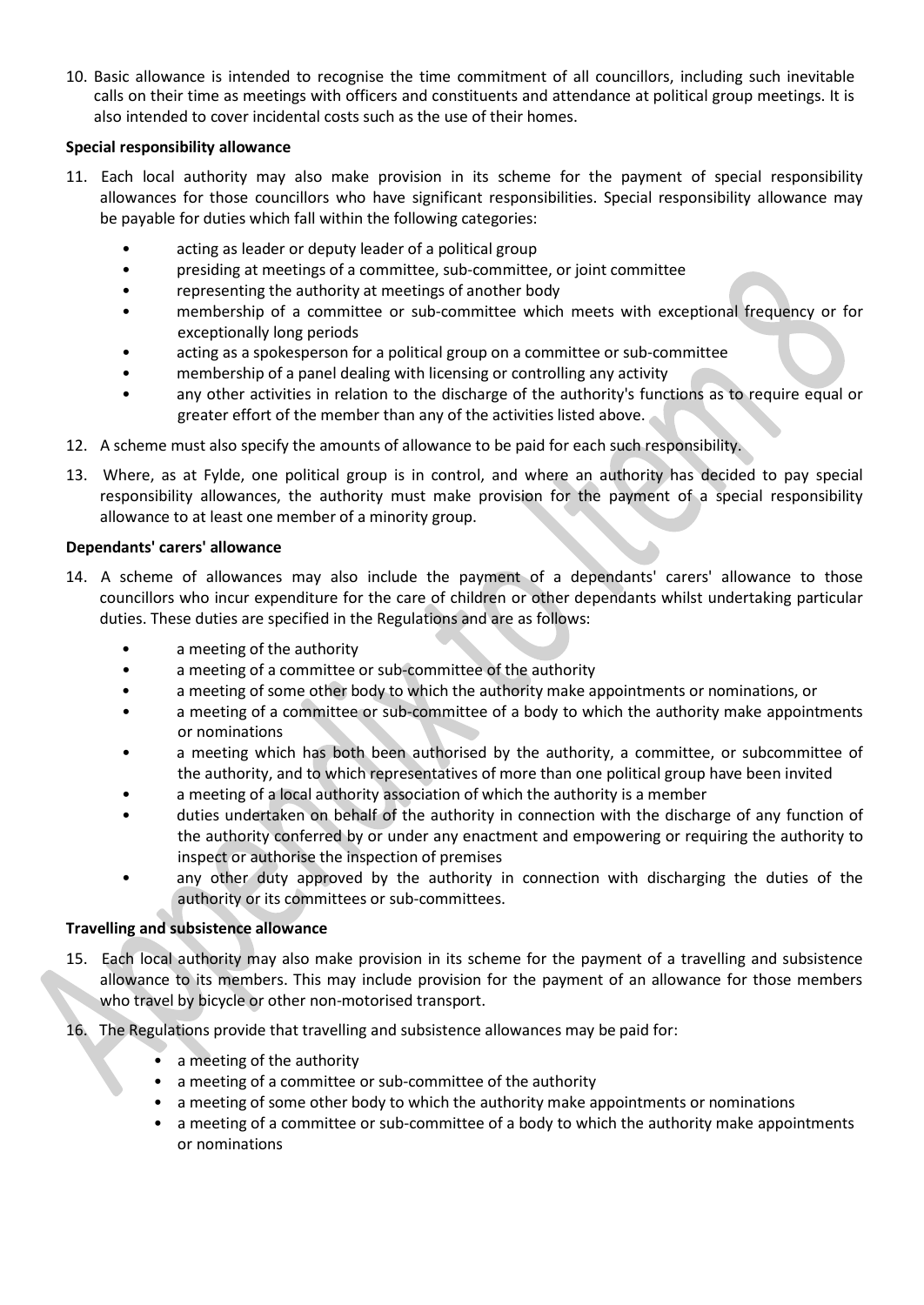- a meeting which has both been authorised by the authority, a committee, or subcommittee of the authority or a joint committee of the authority and one or more other authorities, and to which representatives of more than one political group have been invited
- a meeting of a local authority association of which the authority is a member
- duties undertaken on behalf of the authority in connection with the discharge of any function of the authority conferred by or under any enactment and empowering or requiring the authority to inspect or authorise the inspection of premises
- any other duty approved by the authority in connection with discharging the duties of the authority or its committees or sub-committees.

#### **Backdating of Allowances**

- 17. When a scheme of allowances is amended, an authority may choose to apply the amendment retrospectively to the beginning of the financial year in which the amendment is made.
- 18. Where a councillor takes on duties entitling them to a different level of allowances (e.g. where a councillor is appointed to a position entitling them to special responsibility allowance), the new level of allowances may be applied retrospectively to the time at which the circumstances changed.
- 19. Independent remuneration panels may make recommendations, where relevant, as to whether the payments on which they have made a recommendation may be backdated. Authorities will be required to have regard to these recommendations.

#### **Annual Adjustments of Allowance levels**

- 20. A scheme of allowances may make provision for an annual adjustment of allowances to be ascertained by reference to an index as may be specified by the authority and contained in the scheme. The scheme must be publicised each year, whether or not it has been amended.
- 21. Where the only change made to a scheme is that caused by the annual impact of an index contained within that scheme, the scheme shall not be deemed to have been amended, and thus an authority will not have to seek a recommendation from its independent remuneration panel.
- 22. Where a panel makes a recommendation that allowance levels should be determined according to an index, it should also make a recommendation as to how long the index should run before reconsideration. In any case, an index may not run for more than four years before a further recommendation on it is sought from an independent remuneration panel.

#### **Forgoing allowances**

23. A scheme must provide that a person may forgo all or part of any allowances to which they are entitled. To do this they must give notice in writing to the proper officer of the authority.

#### **Basic and special responsibility allowances at Fylde Council**

24. The present allowances scheme at Fylde, which was approved at the Council meeting of 19 October 2020 and reflected unchanged following the recommendations of the panel last year, provides for a basic allowance of £4,000 and the following special responsibility allowances:

Leader of the Council – £10,625 Deputy Leader – £3,190 Chairmen of Programme Committees and Planning Committee – £4,250 Vice Chairmen of above – £2,125 Chairman of Audit and Standards – £3,450 Vice-Chairman of Audit and Standards – £1,725 Chairmen of Public Protection and Licensing – £1,725 Vice-Chairmen of above – £865 Chairman of Member Development Steering Group – £2,125 Leader of each political group – £34 a member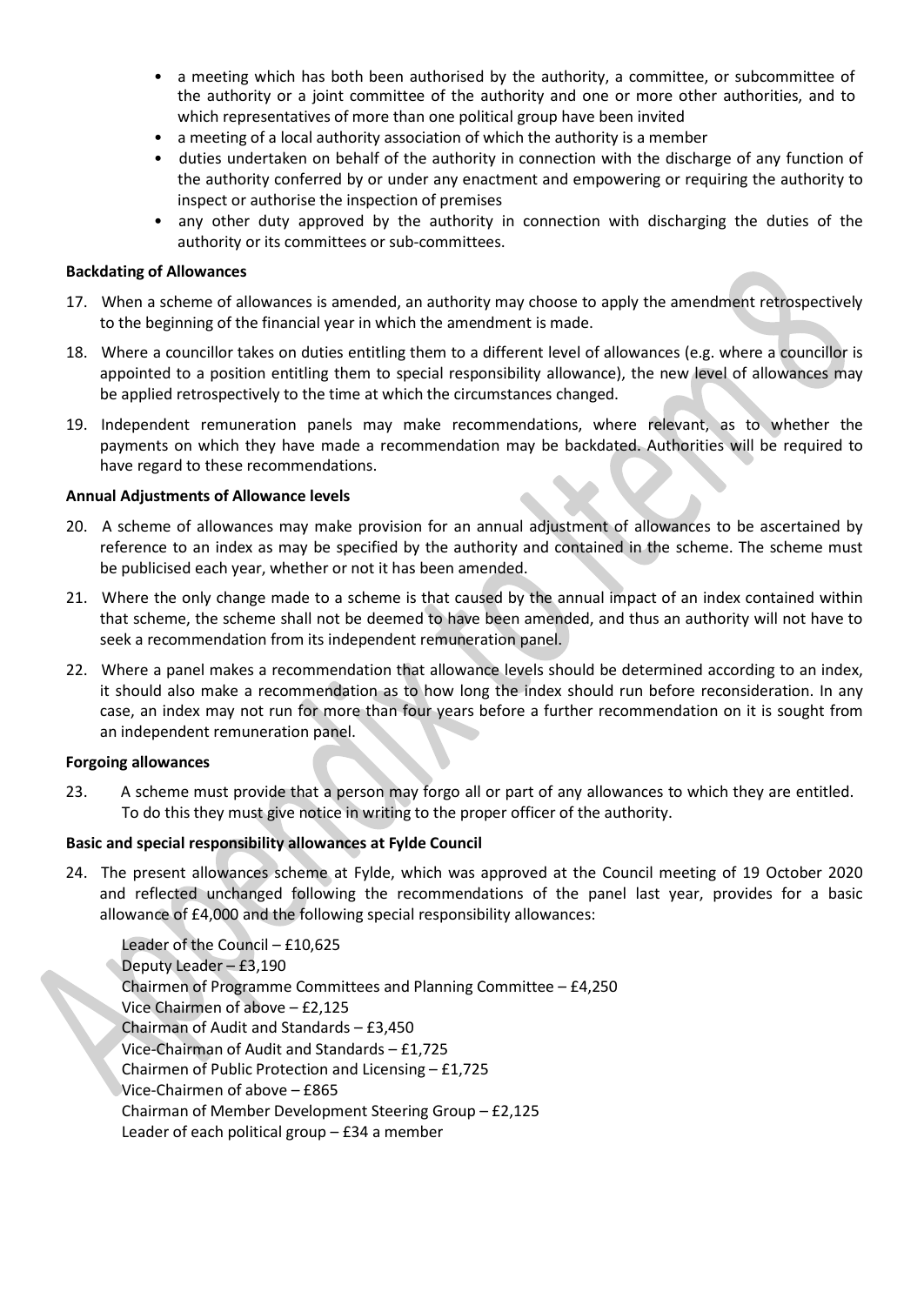#### **Historical data**

25. The following table and graph show allowance levels at Fylde since 2001. Please note that the figures for leader and chairman include both the basic allowance payable to all councillors and the special responsibility allowance payable for their particular position (but excludes the allowance paid to the Leader as leader of a political group, which varies according to the membership of the group, but is presently £1,054).

| Basic |   |          | Leader |           | Chairman |          |  |  |
|-------|---|----------|--------|-----------|----------|----------|--|--|
| 2001  | £ | 2,500.00 | £      | 4,000.00  | £        | 3,200.00 |  |  |
| 2002  | £ | 2,500.00 | £      | 5,750.00  | £        | 5,000.00 |  |  |
| 2003  | £ | 2,500.00 | £      | 5,750.00  | £        | 5,000.00 |  |  |
| 2004  | £ | 3,000.00 | £      | 7,500.00  | £        | 6,000.00 |  |  |
| 2005  | £ | 3,000.00 | £      | 7,500.00  | £        | 6,000.00 |  |  |
| 2006  | £ | 3,500.00 | £      | 13,500.00 | £        | 6,750.00 |  |  |
| 2007  | £ | 3,500.00 | £      | 13,500.00 | £        | 6,750.00 |  |  |
| 2008  | £ | 3,500.00 | £      | 13,500.00 | £        | 6,750.00 |  |  |
| 2009  | £ | 3,500.00 | £      | 13,500.00 | £        | 6,750.00 |  |  |
| 2010  | £ | 3,500.00 | £      | 13,500.00 | £        | 6,750.00 |  |  |
| 2011  | £ | 3,500.00 | £      | 13,500.00 | £        | 6,750.00 |  |  |
| 2012  | £ | 3,500.00 | £      | 13,500.00 | £        | 6,750.00 |  |  |
| 2013  | £ | 3,500.00 | £      | 13,500.00 | £        | 6,750.00 |  |  |
| 2014  | £ | 3,500.00 | £      | 13,500.00 | £        | 6,750.00 |  |  |
| 2015  | £ | 3,750.00 | £      | 13,750.00 | £        | 7,750.00 |  |  |
| 2016  | £ | 3,750.00 | £      | 13,750.00 | £        | 7,750.00 |  |  |
| 2017  | £ | 3,750.00 | £      | 13,750.00 | £        | 7,750.00 |  |  |
| 2018  | £ | 3,750.00 | £      | 13,750.00 | £        | 7,750.00 |  |  |
| 2019  | £ | 3,750.00 | £      | 13,750.00 | £        | 7,750.00 |  |  |
| 2020  | £ | 4,000.00 | £      | 14,625.00 | £        | 8,250.00 |  |  |
| 2021  | £ | 4,000.00 | £      | 14,625.00 | £        | 8,250.00 |  |  |
|       |   |          |        |           |          |          |  |  |



The following table and graph<sup>1</sup> shows the same data adjusted for inflation<sup>2</sup> since 2001:

 $^1$  The allowance shown for those members receiving a special responsibility allowance includes their basic allowance and their special responsibility allowances, other than allowances as group leaders.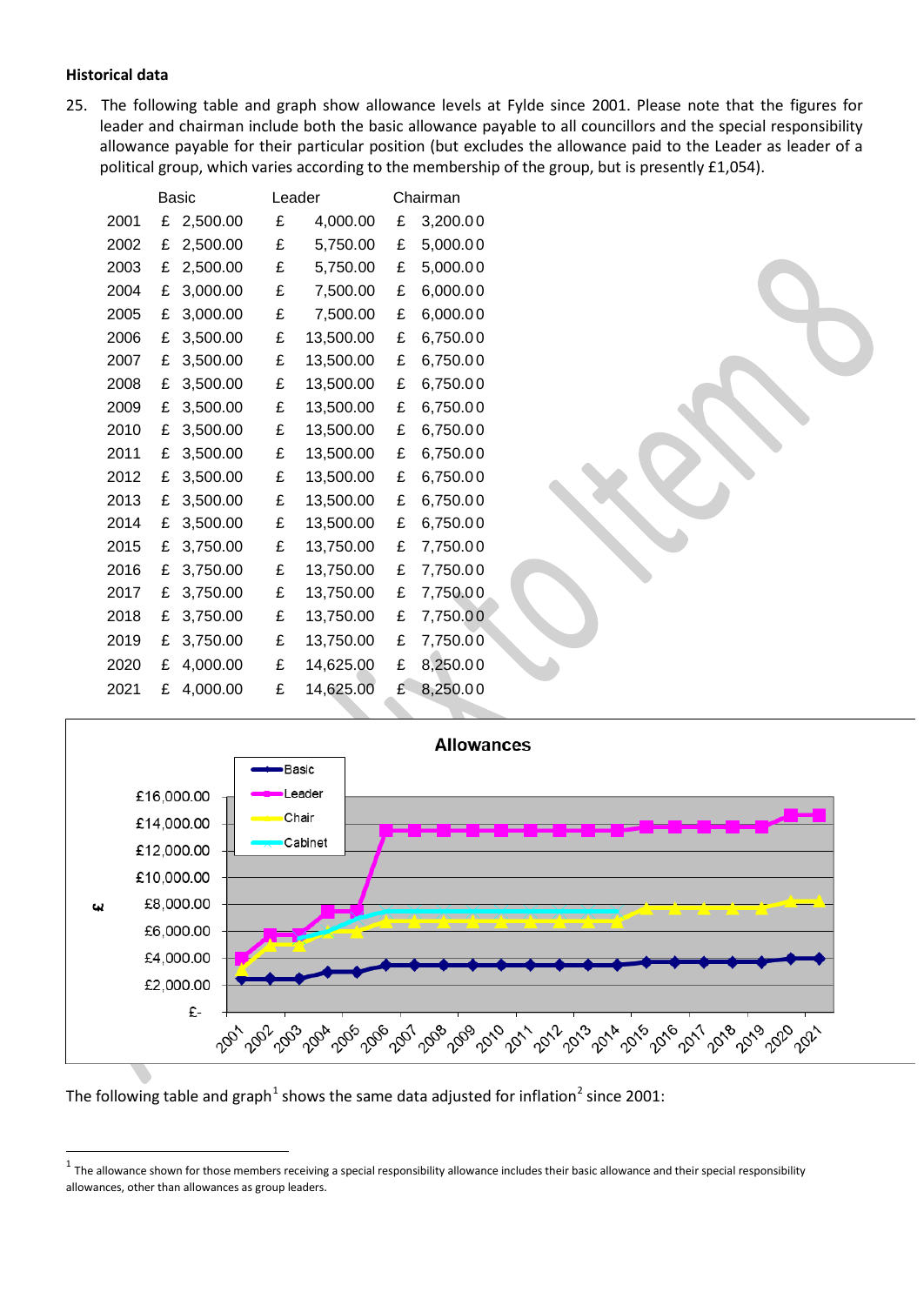|      | Basic      | Leader        | Chair |          | Cabinet   |
|------|------------|---------------|-------|----------|-----------|
| 2001 | £ 2,500.00 | £ 4,000.00    | £     | 3,200.00 |           |
| 2002 | £ 2,463.62 | £<br>5,666.34 | £     | 4,927.25 |           |
| 2003 | £ 2,431.46 | £<br>5,592.36 | £     | 4,862.92 | £5,349.22 |
| 2004 | £ 2,876.45 | £ 7,191.12    | £     | 5,752.90 | £5,752.90 |
| 2005 | £ 2,811.32 | £ 7,028.30    | £     | 5,622.64 | £6,559.75 |
| 2006 | £ 3,199.39 | £ 12,340.49   | £     | 6,170.25 | £6,855.83 |
| 2007 | £ 3,137.79 | £ 12,102.89   | £     | 6,051.44 | £6,723.83 |
| 2008 | £ 3,010.97 | £ 11,613.74   | £     | 5,806.87 | £6,452.08 |
| 2009 | £ 2,963.07 | £ 11,428.98   | £     | 5,714.49 | £6,349.43 |
| 2010 | £ 2,897.22 | £ 11,175.00   | £     | 5,587.50 | £6,208.33 |
| 2011 | £ 2,788.77 | £ 10,756.68   | £     | 5,378.34 | £5,975.94 |
| 2012 | £ 2,724.66 | £ 10,509.40   | £     | 5,254.70 | £5,838.56 |
| 2013 | £ 2,660.71 | £ 10,262.76   | £     | 5,131.38 | £5,701.53 |
| 2014 | £ 2,617.97 | £ 10,097.89   | £     | 5,048.95 | £5,609.94 |
| 2015 | £ 2,793.75 | £ 10,243.75   | £     | 5,773.75 | £         |
| 2016 | £ 2,768.83 | £ 10,152.38   | £     | 5,722.25 |           |
| 2017 | £ 2,699.28 | 9,897.34<br>£ | £     | 5,578.50 |           |
| 2018 | £ 2,638.10 | £<br>9,673.04 | £     | 5,452.08 |           |
| 2019 | £ 2,586.81 | £<br>9,484.95 | £     | 5,346.06 |           |
| 2020 | £ 2,728.94 | £<br>9,977.68 | £     | 5,628.43 |           |
| 2021 | £ 2,677.45 | £<br>9,789.42 | £     | 5,522.24 |           |



# **Comparisons with other authorities**

- 26. Officers have carried out a survey of current members' allowances schemes, which is included as appendix 2. The survey covers all other district councils in Lancashire. The comparative information below is taken from this survey except where noted. Members will note that Blackburn with Darwen and Blackpool are unitary authorities, which deal with the whole range of council functions.
- 27. Other district councils have changed to a committee system since the Localism Act 2011 made it possible to do so. The spreadsheet at appendix 2 includes information about allowances payable by four such authorities.

 $^2$  The measure of inflation used up to and including 2019 years was the Retail Prices Index (RPI), which, though still published, is no longer regarded as a national statistic. The index used from 2020 is the Consumer Prices and Housing Index (CPIH), which is now the ONS lead index for consumer prices.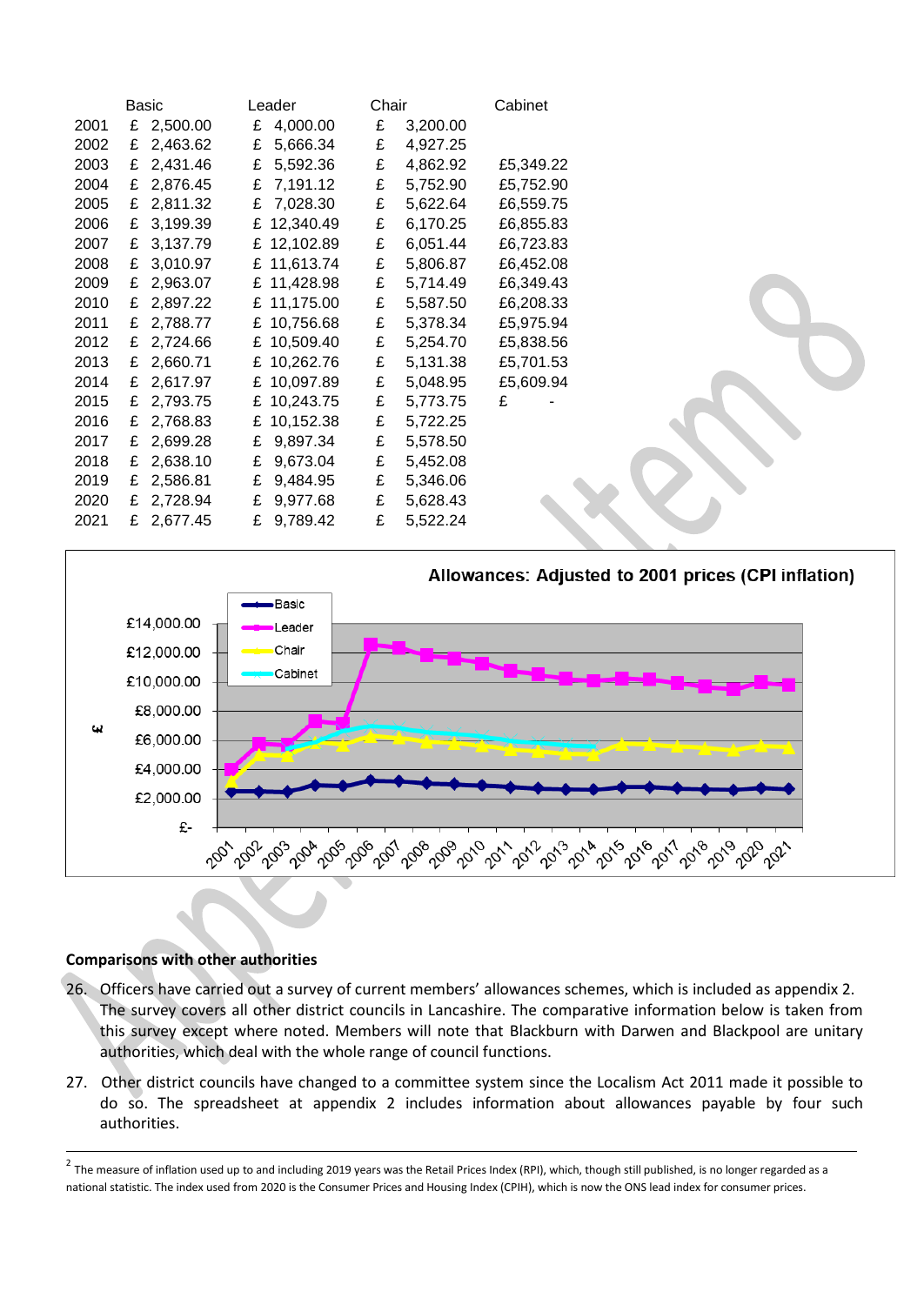- 28. For ease of reference, I set out comparisons between Fylde and relevant averages below:
	- The basic allowance<sup>3</sup> at Fylde (£4,000) is **below** the average for all councils in Lancashire (£4,782) and **below** the average for shire districts in Lancashire (£4,094). However, the cost of basic allowance per head of population per year is the highest among shire districts in Lancashire (£2.51).
	- The special responsibility allowance for the leader of the council at Fylde (£10,625) is **below** the average for all councils in Lancashire (£14,995) and **below** the average for shire districts in Lancashire (£13,116).

#### **Other matters**

29. To help members of the panel, group leaders have been asked to submit any observations they may have on a draft of this report. Any response will be reported verbally to the meeting.

| <b>IMPLICATIONS</b>                     |                                                                                                                                                                                                                                                                                             |  |  |  |  |  |  |  |
|-----------------------------------------|---------------------------------------------------------------------------------------------------------------------------------------------------------------------------------------------------------------------------------------------------------------------------------------------|--|--|--|--|--|--|--|
| Finance                                 | The Council's base revenue budget includes recurring provision of<br>£271,502 per annum for members' allowances as set out in<br>paragraph 8 of this report. Any increases in allowances will result in<br>increased revenue costs which will require approval by Council in<br>due course. |  |  |  |  |  |  |  |
| Legal                                   | The council must take into account the views of the panel when<br>reviewing members' allowances.                                                                                                                                                                                            |  |  |  |  |  |  |  |
| <b>Community Safety</b>                 |                                                                                                                                                                                                                                                                                             |  |  |  |  |  |  |  |
| Human Rights and Equalities             | The allowances scheme should enable people from all sectors of the<br>community to serve as elected members without suffering a<br>financial detriment by doing so.                                                                                                                         |  |  |  |  |  |  |  |
| Sustainability and Environmental Impact |                                                                                                                                                                                                                                                                                             |  |  |  |  |  |  |  |
| Health & Safety and Risk Management     |                                                                                                                                                                                                                                                                                             |  |  |  |  |  |  |  |

| <b>LEAD AUTHOR</b> | <b>CONTACT DETAILS</b> | <b>DATE</b>     |  |  |
|--------------------|------------------------|-----------------|--|--|
| lan Curtis         | 01253 658506           | 4 November 2021 |  |  |

| <b>BACKGROUND PAPERS</b> |      |                                |  |  |  |  |  |  |  |  |
|--------------------------|------|--------------------------------|--|--|--|--|--|--|--|--|
| Name of document         | Date | Where available for inspection |  |  |  |  |  |  |  |  |
|                          |      |                                |  |  |  |  |  |  |  |  |

Attached documents Appendix 1 Existing Members Allowance Scheme Appendix 2 Allowance Schemes at Other Authorities

<sup>&</sup>lt;sup>3</sup> Figures rounded to the nearest pound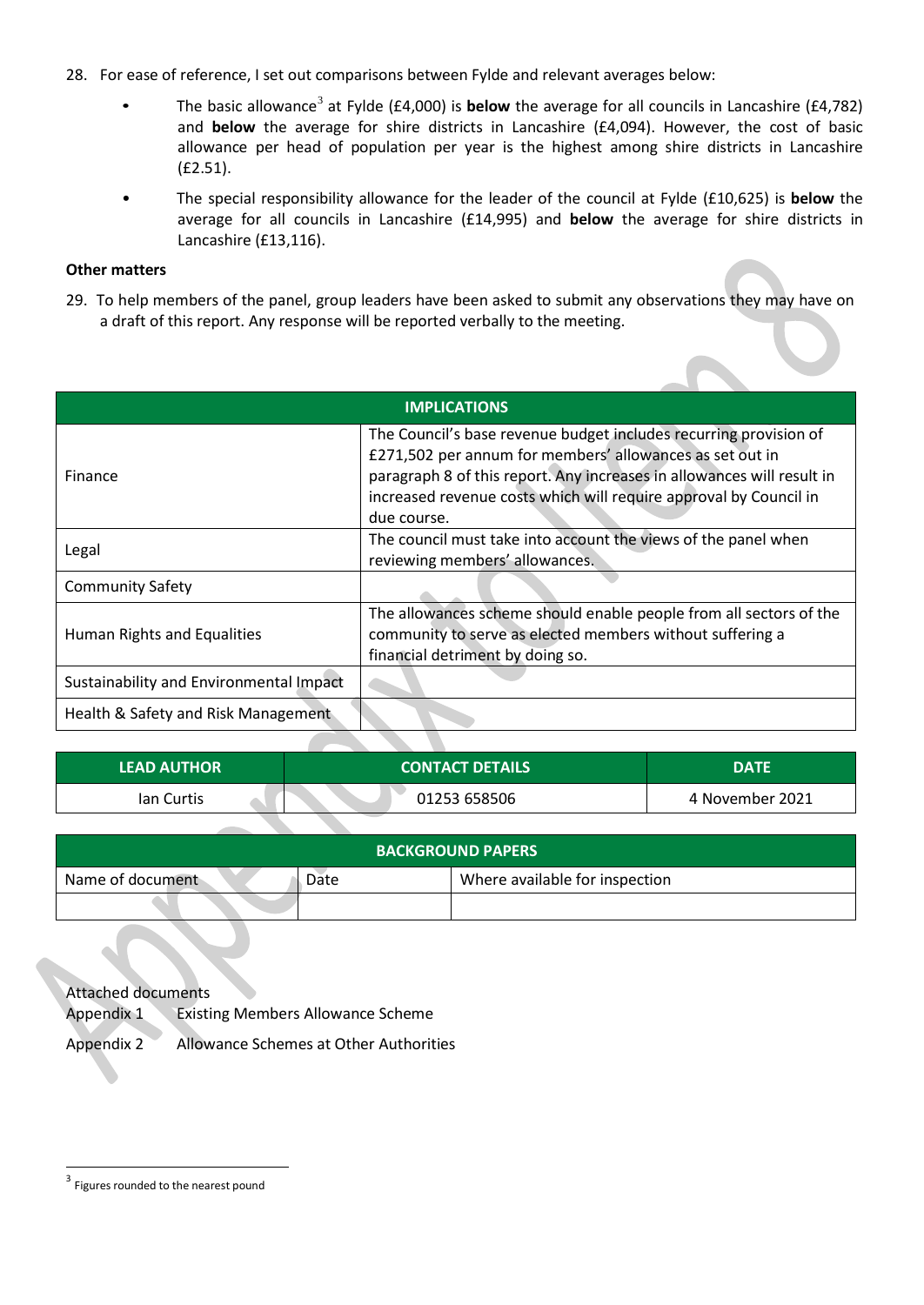# **PART 6 – MEMBERS' ALLOWANCES SCHEME**

#### **Approved by Council on 19 October 2020**

#### **1 INTRODUCTION**

The scheme outlined in this document is based on the recommendations of the Members' Allowances Independent Remuneration Panel, which has met to consider members' allowances in accordance with the Local Authorities (Members' Allowances) (England) Regulations 2003. The scheme will have effect from 1 October 2007.

#### **2 BASIC ALLOWANCE – with effect from 1 April 2020**

Basic allowance is to be paid to all Members, and is intended to recognise a time commitment expected of all Members, including such inevitable calls on their time as meetings with officers and constituents and attendance at political group meetings. It is also intended to cover incidental costs such as the use of homes, and IT costs such as telephone connections to the internet. Each Member is entitled to £4,000.00 per annum, which will be paid monthly.

#### **3 SPECIAL RESPONSIBILITY ALLOWANCE – with effect from 1 April 2020**

- 3.1 A special responsibility allowance will be paid in addition to any entitlement to basic allowance for those Members who have significant responsibilities.
- 3.2 The Members receiving special responsibility allowance and the yearly allowances payable are as follows:-

Leader of the Council - £10,625

Deputy Leader of the Council - £3,190

Chairmen of the Planning; Finance and Democracy; Operational Management; Environment, Health and Housing; Tourism and Leisure Committees - £4,250

Vice-Chairmen of the above Committees - 50% of Chairmen's allowance - £2,125

Chairman of Audit and Standards Committee - £3,450

Vice-Chairman of the Audit and Standards Committee - 50% of Chairmen's allowance - £1,725

Chairman of Member Development Steering Group - £2,125

Chairmen of the Public Protection and Licensing Committees - £1,725

Vice-Chairmen of the above Committees - £865.

Leader of each political group - £34 per group member*.*

*\* NB Independent persons, who work with the Standards Committee and the Monitoring Officer receive an honoraria payment of £475 per annum each from Fylde Borough Council with an annual uplift in line with the Retail Price Index (RPI) in April, reviewed every three years.*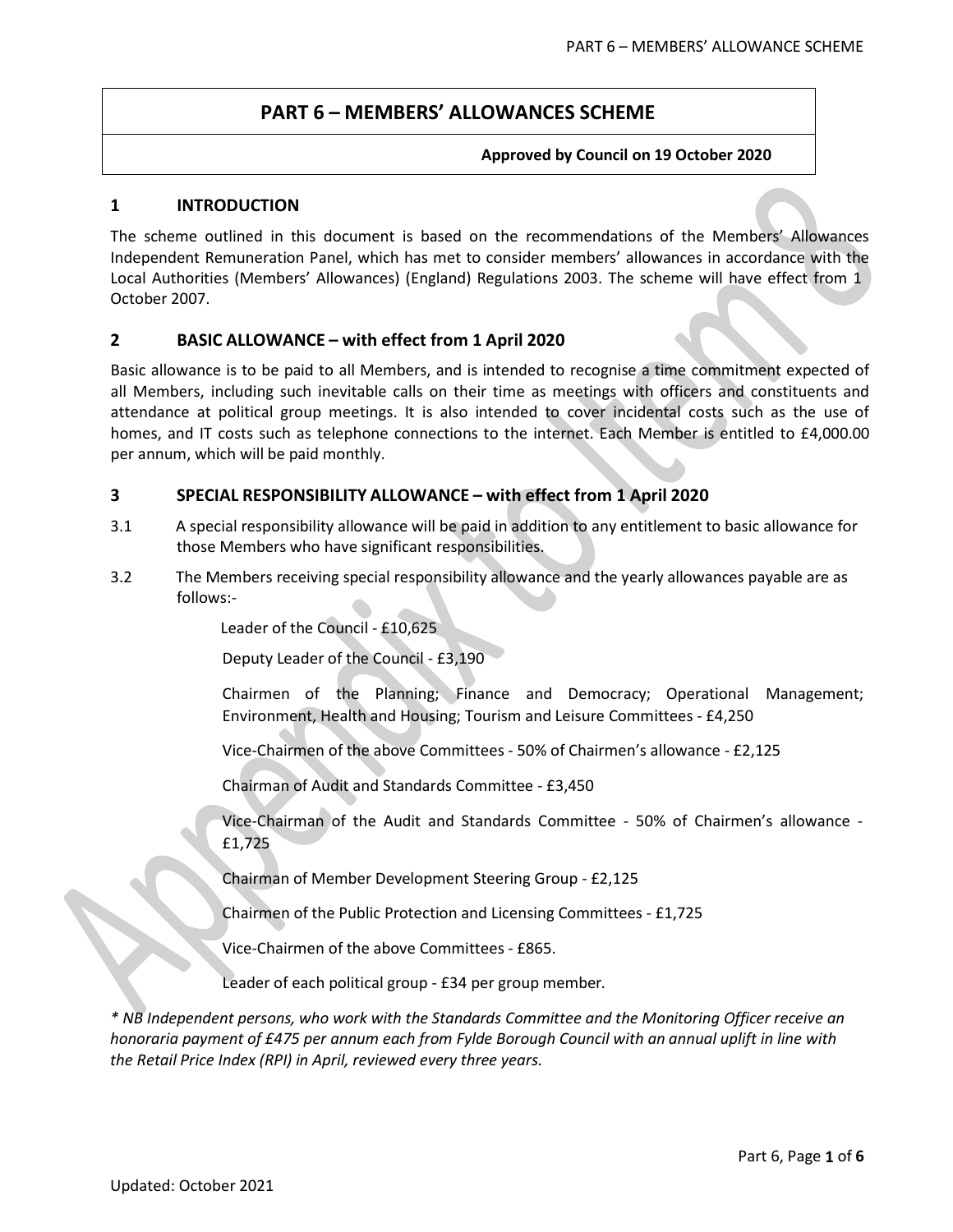# **4 PART PAYMENTS**

In the case of basic and special responsibility allowances, payment will only be made for the period during which a person performs the duties for which these allowances are payable.

#### **5 REPAYMENTS**

In the event of a Member ceasing to be entitled to these allowances for whatever reason, any amount overpaid should be repaid in full to the Council on demand.

#### **6 REVOCATION**

Basic and special responsibility allowances will be paid automatically unless notice is received in writing from the member concerned revoking the entitlement. All such notices should be delivered to the Director of Resources.

#### **7 TRAVEL AND SUBSISTENCE ALLOWANCES**

- 7.1 In addition to the Members' Allowances Scheme, travel and subsistence allowance are payable.
- 7.2 A full schedule of rates payable for travel and subsistence is attached at annex B.
- 7.3 A full list of those bodies which are accepted as approved duties for the payment of travel allowance is attached at annex C.

#### **8 DEPENDENTS' CARERS' ALLOWANCES**

- 8.1 In addition to the Members' Allowances Scheme, dependents' carers' allowances are payable.
- 8.2 The allowance is payable in respect of such expenses of arranging for the care of their children or dependants as are necessarily incurred by a member in attending at a meeting of a body accepted as an approved duty for the payment of dependents' carers' allowance.
- 8.3 A full list of those bodies which are accepted as approved duties for the payment of dependents' carers' allowance is attached at annex C.

#### **9 CLAIMS**

Claims for travel and subsistence allowances should be submitted monthly. Claims must be made on the official claim form available from the Finance Director. Claims must be made within three months of the meeting or travel occurring. Any claims made after three months will not be paid.

#### **10 PUBLICATION**

The Council is required to publish details of the Members' Allowances Scheme as soon as practicable after the scheme has been determined/revised and after the end of each financial year the total amounts received by each Member.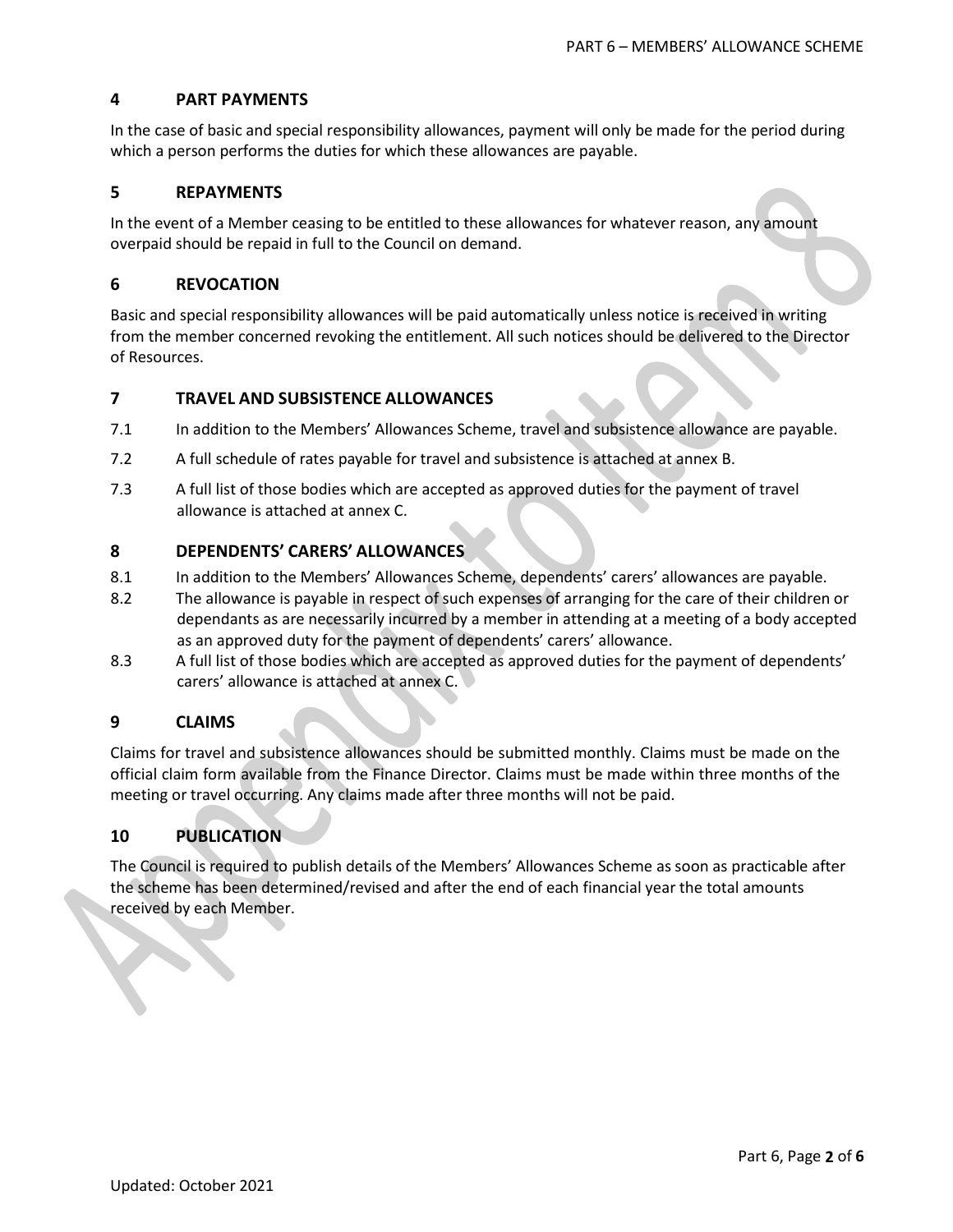# **ANNEX A**

#### **SUMMARY OF THE LOCAL AUTHORITIES (MEMBERS' ALLOWANCES) (ENGLAND) REGULATIONS 2003, insofar as they define "approved duty" and are relevant to Fylde**

The regulations provide that the following duties are approved for the purposes of the payment of travel and subsistence allowance and dependants' carers' allowance:

- Attendance at a meeting of the authority, or any committee or sub-committee of the authority, or of any other body to which the authority makes appointments or nominations, or of any committee or sub-committee of such a body;
- any other meeting the holding of which is authorised by the authority, or a committee or subcommittee of the authority, or a joint committee of the authority and one or more other authorities, or a sub-committee of such a joint committee, provided that-
	- (a) where the authority is divided into two or more political groups, it is a meeting of which members of at least two such groups have been invited, or
	- (b) if the authority is not so divided, it is a meeting to which at least two members of the authority have been invited;
- a meeting of any association of authorities of which the authority is a member;
- Duties undertaken on behalf of the authority in pursuance of any standing order requiring a member or members to be present while tender documents are opened;
- Duties undertaken on behalf of the authority in connection with the discharge of any function of the authority conferred by or under any enactment and empowering or requiring the authority to inspect or authorise the inspection of premises; and
- Any other duty approved by the authority, or any duty of a class so approved, for the purpose of, or in connection with, the discharge of the functions of the authority, or of any of its committees or subcommittees.

Part 6, Page **3** of **6**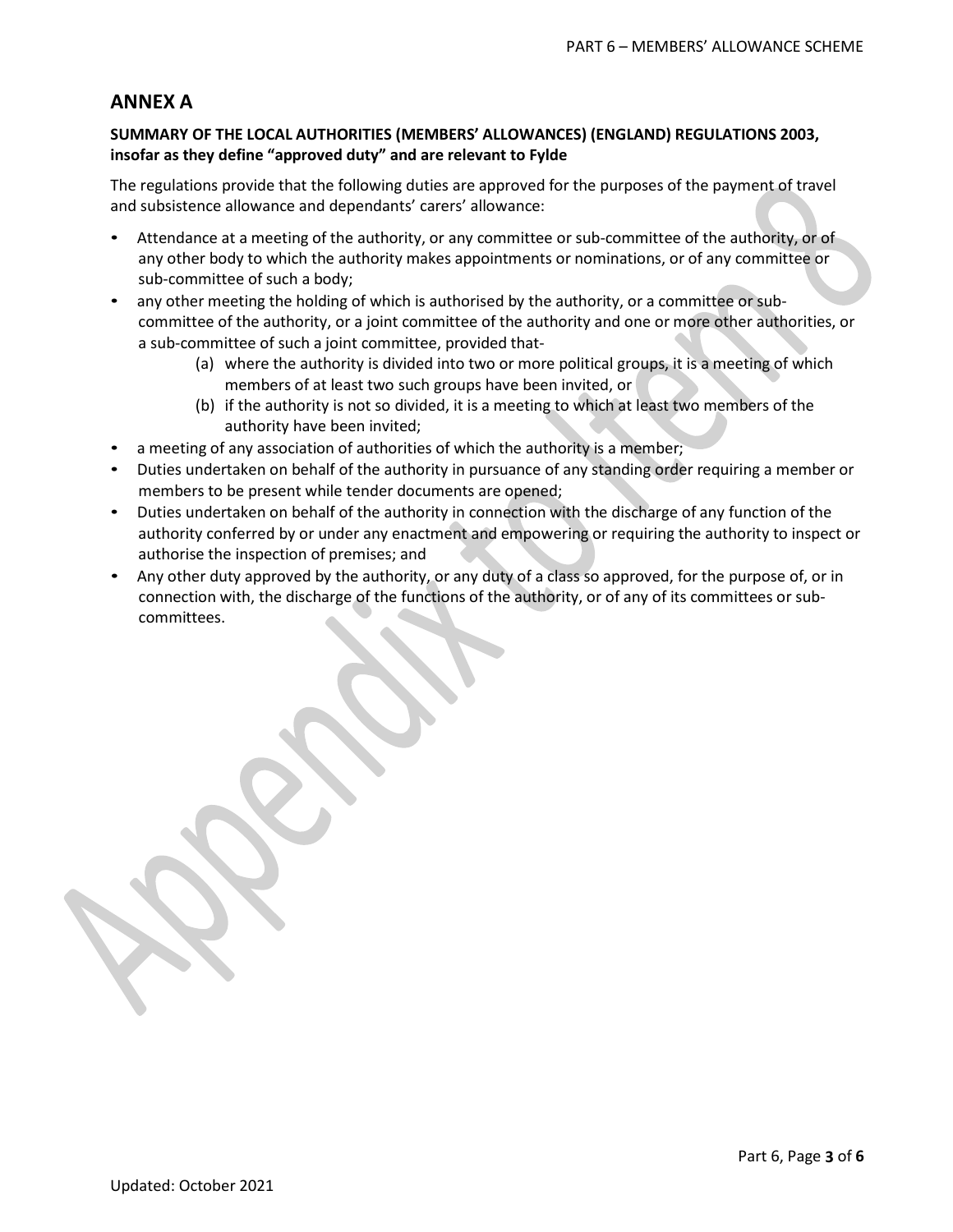# **Annex B**

#### RATES OF TRAVELLING ALLOWANCE PAYABLE

1 (1) The rate of travel by public transport shall not exceed the amount of ordinary fare or any available cheap fare, and where more than one class of fare is available the rate shall be determined, in the case of travel by ship by reference to first class fares, and in any other case by reference to second class fares unless the body determines, either generally or specifically, that first class fares shall be substituted.

(2) The rate specified in the proceeding sub-paragraph may be increased by supplementary allowances not exceeding expenditure actually incurred:

(a) on Pullman Car or similar supplements, reservation of seats and deposit or porterage of luggage; and

(b) on sleeping accommodation engaged by the member for an overnight journey, subject, however, to reduction by one-third of any subsistence allowance payable to him/her for that night.

2 (1) The rate of travel by a member's own solo motor cycle, or one provided for his/her use, shall not exceed:

(a) for the use of a solo motor cycle of cylinder capacity not exceeding 150 c.c., 8.5p a mile;

(b) for the use of a solo motor cycle of cylinder capacity exceeding 150 c.c., but not exceeding 500 c.c., 12.3p a mile;

(c) for the use of a solo motor cycle of cylinder capacity exceeding 500 c.c., 16.5p a mile.

(2) The rate of travel by a member's own private motor vehicle, or one belonging to a member of his/her family or otherwise provided for his/her use, other than a solo motor cycle, shall not exceed:

45p a mile;

(3) The rate specified in paragraph (2) may be increased:

(a) in respect of the carriage of each passenger, not exceeding 4, to whom a travelling allowance would otherwise be payable under any enactment, by not more than 3.0 pence a mile for the first passenger and 2.0 pence per mile for the second and subsequent passengers.

(b) by not more than the amount of any expenditure incurred on tolls, ferries or parking fees, including overnight garaging.

(4) For the purpose of this paragraph the cylinder capacity shall be that entered in the vehicle registration book or document by the Secretary of State under the Vehicles (Excise) Act 1971.

3*.* The rate of travel by taxi-cab or cab shall not exceed:

(a) in cases of urgency or where no public transport is reasonably available, the amount of the actual fare and any reasonable gratuity paid, and

(b) in any other case, the amount of the fare for travel by appropriate public transport.

4*.* The rate of travel by a hired motor vehicle other than a taxi-cab shall not exceed the rate which would have been applicable had the vehicle belonged to the member who hired it:

Provided that where the body so approves the rate may be increased to an amount not exceeding the actual cost of hiring.

5*.* The rate of travel by air shall not exceed the rate applicable to travel by appropriate alternative means of transport together with an allowance equivalent to the amount of any saving in attendance allowance or financial loss allowance, and subsistence allowance consequent on travel by air: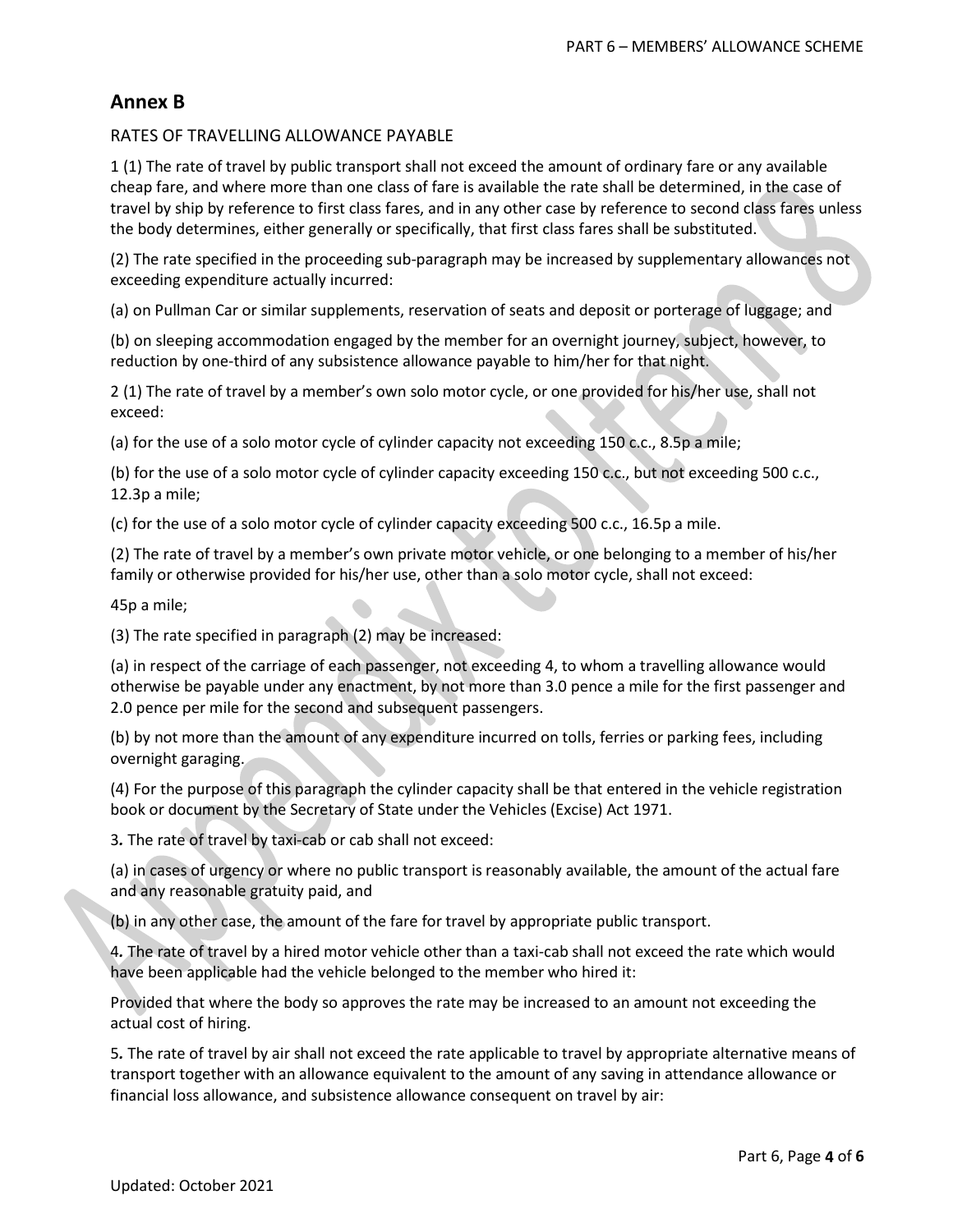Provided that where the council resolves, either generally or specifically, that the saving in time is so substantial as to justify payment of the fare for travel by air, there may be paid an amount not exceeding:

(a) the ordinary fare or any available cheap fare for travel by regular air service, or

(b) where no such service is available or in case of urgency, the fare actually paid by the member.

#### RATES OF SUBSISTENCE ALLOWANCE PAYABLE

1 (1) The rate of subsistence allowance shall not exceed:

(a) in the case of an absence, not involving an absence overnight, from the usual place of residence:

*(i) of more than 4 hours, or where the authority permits, a lesser period, before 11 a.m., (breakfast allowance) £4.92;*

*(ii) of more than 4 hours, or where the authority permits, a lesser period, including the period between 12 noon and 2 p.m., (lunch allowance), £6.77;*

*(iii) of more than 4 hours, or where the authority permits, a lesser period, including the period 3 p.m. to 6 p.m., (tea allowance), £2.67;*

*(iv) of more than 4 hours, or where the authority permits, a lesser period, ending after 7 p.m., (evening meal allowance), £8.38.*

(b) in the case of an absence overnight from the usual place of residence £79.82 and for such an absence overnight in London, or for the purposes of attendance at an annual conference (including or not including an annual meeting) of the Local Government Association or such other association of bodies as the Secretaries of State may for the time being approve for the purpose, £91.04.

(2) For the purposes of this paragraph, London means the City of London and the London boroughs of Camden, Greenwich, Hackney Hammersmith and Fulham, Islington, Kensington and Chelsea, Lambeth, Lewisham, Southwark, Tower Hamlets, Wandsworth and Westminster.

2. Any rate determined under paragraph 1(b) above shall be deemed to cover a continuous period of absence of 24 hours.

3. The rates specified in paragraph 1 above shall be reduced by an appropriate amount in respect of any meal provided free of charge by an authority or body in respect of the meal or the period to which the allowance relates.

4. Where main meals (breakfast, lunch or dinner) are taken on trains during a period for which there is an entitlement to a day subsistence allowance, the reasonable cost of the meals (including VAT), may be reimbursed in full, within specified limits. In such circumstances, reimbursement for the reasonable cost of a meal would replace the entitlement to the day subsistence allowances for the appropriate meal period.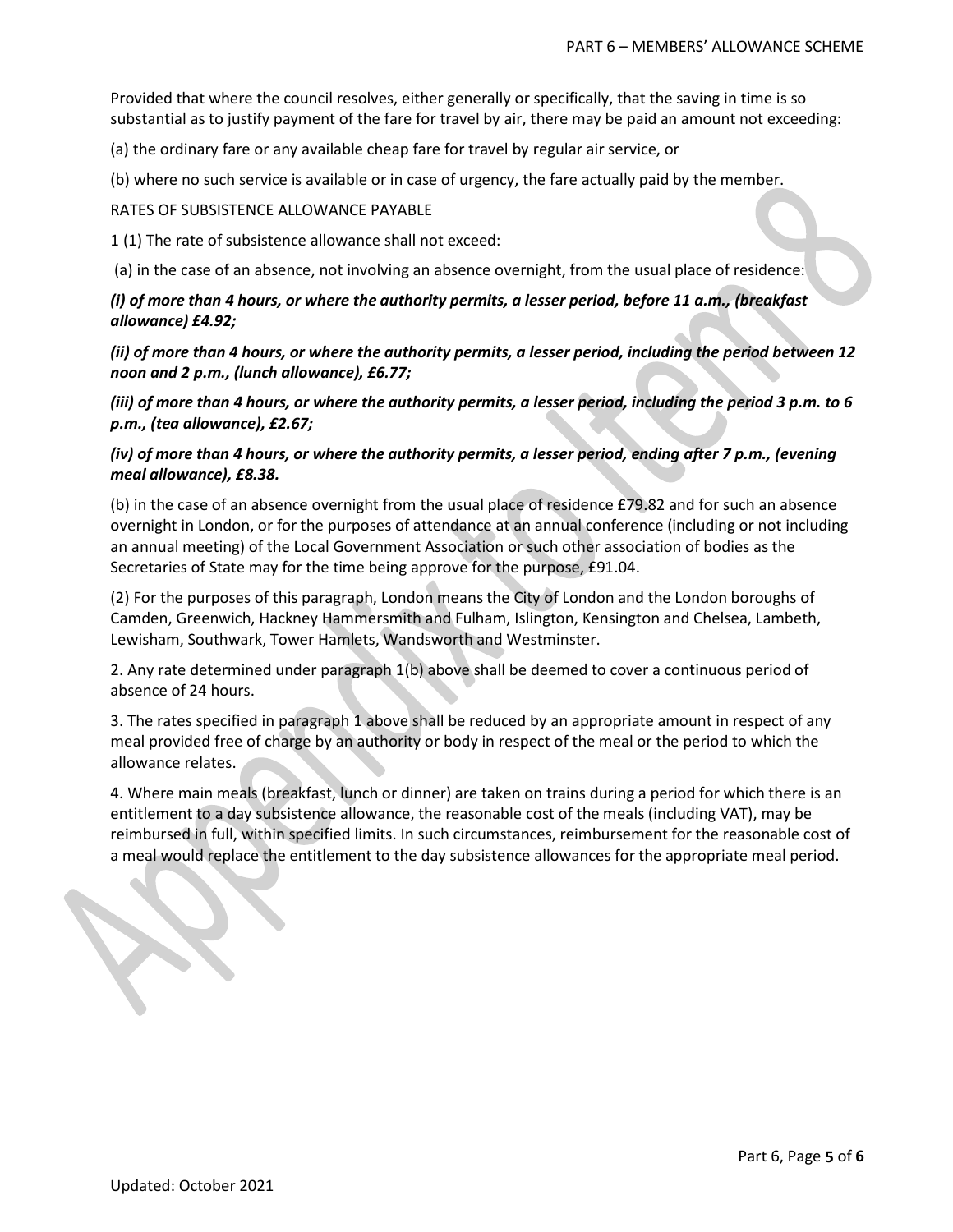# **ANNEX C**

## **Approved Duties**

Attendance at any of the following meetings or events in column 1 is specified as an approved duty for the purpose of the payment of travelling and subsistence allowances and dependents' carers' allowances for the persons specified in column 2

| <b>Meeting</b>                                                                                                                                 | Persons qualified for allowance                                                                           |
|------------------------------------------------------------------------------------------------------------------------------------------------|-----------------------------------------------------------------------------------------------------------|
| Council                                                                                                                                        | Councillor                                                                                                |
| Committee                                                                                                                                      | Member of that committee                                                                                  |
| Sub-committee                                                                                                                                  | Member of that sub-committee                                                                              |
| Joint committee                                                                                                                                | Member of that committee appointed or nominated<br>by Fylde Borough Council                               |
| Committee chairman's briefing                                                                                                                  | Chairman and vice-chairman                                                                                |
| <b>Tender opening</b>                                                                                                                          | One Chairman                                                                                              |
| Site visit                                                                                                                                     | Member of the committee or sub-committee under<br>whose auspices the visit has been arranged              |
| Course, seminar or conference                                                                                                                  | Member authorised to attend by the Member<br>Development Steering Group or the Chief Executive            |
| Any other external organisation                                                                                                                | Member appointed or nominated to the organisation,<br>or nominated to attend its meetings, by the council |
| Any other meeting or event at which the Member whose attendance is invited or sanctioned<br>attendance of a member is invited or sanctioned by |                                                                                                           |

an officer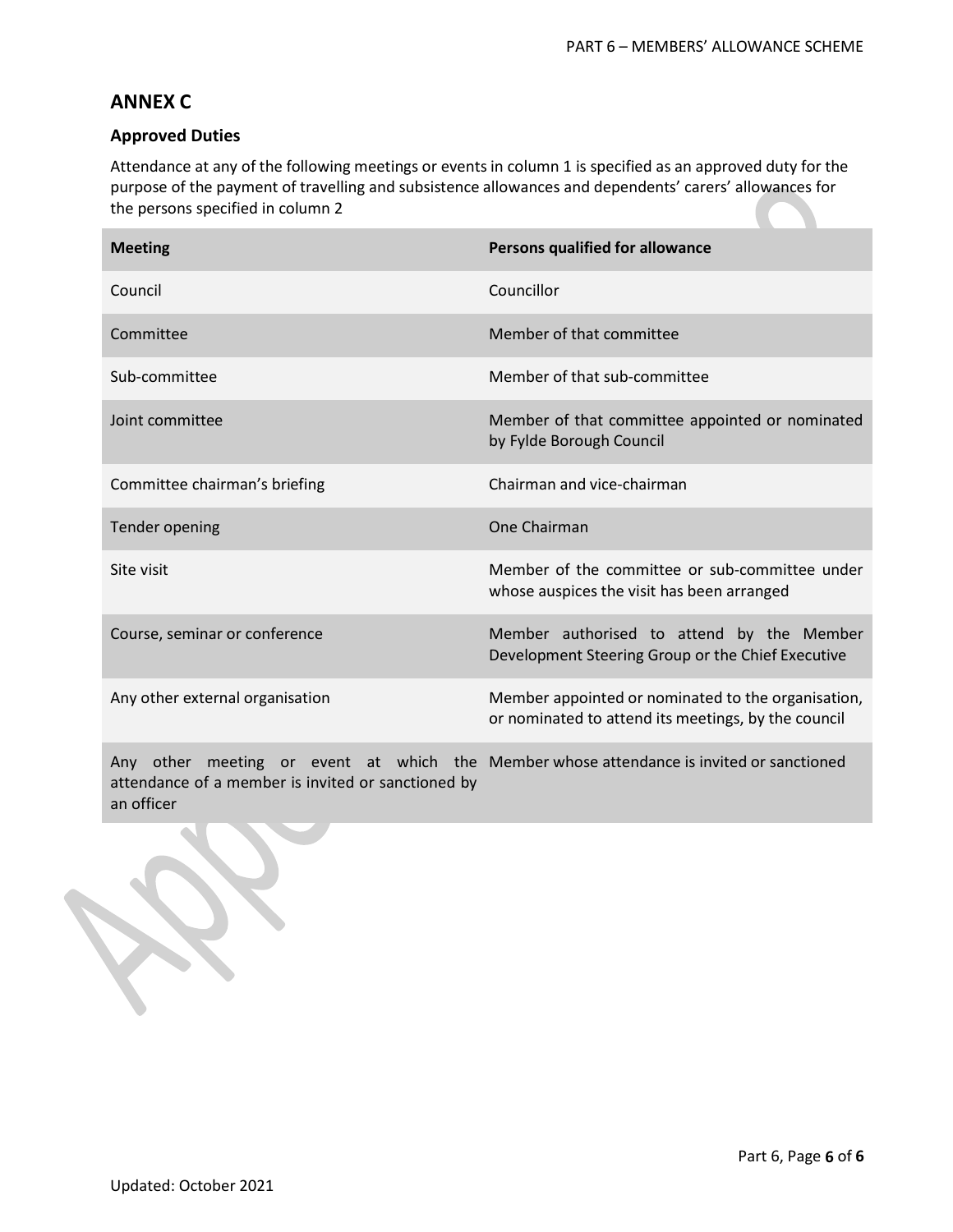

# **Comparison of Councillor Allowances 2021** (updated Nov 2021) **APPENDIX 2**

|                                                                       |                              |                  |                             |              |                                                                       |                                                                      |                                                                                                       |                                                 |                                                                                 |                            |                                        |                                                                                |                                                                                |                              | Committee system                                                                       |                                                       |                                                        |
|-----------------------------------------------------------------------|------------------------------|------------------|-----------------------------|--------------|-----------------------------------------------------------------------|----------------------------------------------------------------------|-------------------------------------------------------------------------------------------------------|-------------------------------------------------|---------------------------------------------------------------------------------|----------------------------|----------------------------------------|--------------------------------------------------------------------------------|--------------------------------------------------------------------------------|------------------------------|----------------------------------------------------------------------------------------|-------------------------------------------------------|--------------------------------------------------------|
|                                                                       | <b>Blackburn</b>             | <b>Blackpool</b> | <b>Burnley</b>              | Chorley      | Hyndburn                                                              | Lancaster                                                            | Pendle                                                                                                | Preston                                         | Rossendale                                                                      | <b>South Ribble</b>        | <b>West Lancs</b>                      | Wyre                                                                           | Fylde                                                                          | Craven                       | <b>Newark</b> and<br><b>Sherwood</b>                                                   | <b>Stroud</b>                                         | <b>Ribble Valley</b>                                   |
| <b>Population (ONS 2020 mid)</b><br>year estimates)                   | 150,030                      | 138,381          | 89,344                      | 118,870      | 81,133                                                                | 148,119                                                              | 92,145                                                                                                | 144,147                                         | 71,432                                                                          | 111,086                    | 114,496                                | 113,067                                                                        | 81,211                                                                         | 57,338                       | 123,127                                                                                | 120,903                                               | 62026                                                  |
| <b>Number of Elected</b><br><b>Members</b>                            |                              |                  | 45                          | 47           | 35                                                                    |                                                                      | 4 <sup>c</sup>                                                                                        | 57                                              | 36                                                                              | 50                         | 54                                     |                                                                                | $\overline{5}$                                                                 | 30                           | $\mathcal{R}$                                                                          | 51                                                    | 40                                                     |
| <b>Basic Allowance</b>                                                | £7.336                       | £10,481          | £3.570                      | £4.647       | £4,634                                                                | £3,629                                                               | £3,000                                                                                                | £4,357                                          | £3.342                                                                          | £4,827                     | £4.842                                 | £4,467                                                                         | £4,000                                                                         | £4,690                       | £5,124                                                                                 | £5,265                                                | £3,818                                                 |
| Leader                                                                | £20.961                      | £31.442          | £12.495                     | £14.023      | £21.594                                                               | £11.281                                                              | £4.000                                                                                                | £9.651                                          | £13.368                                                                         | £15.105                    | £12.105                                | £17,868                                                                        | £10.625                                                                        | £8.910                       | £14,175                                                                                | £10,201                                               | £15,272                                                |
| <b>Deputy</b>                                                         | £12,577                      | £18,465          | £3,570                      | £4,342       | £10,797                                                               | £6,661                                                               |                                                                                                       | £7,015                                          | £10,026                                                                         | £4,864                     | £7,263                                 | £2,234                                                                         | £3,190                                                                         | £4,690                       | £2,834                                                                                 | £0                                                    | £9,545                                                 |
| <b>Leader of Opposition</b>                                           | £7,336                       | £14,169          | £893                        | £7,198       | £6,951                                                                | £5,540.60*                                                           | £1,200                                                                                                | £3,921                                          | £6,684                                                                          | £4,864                     | £3.389                                 | £71                                                                            | £544                                                                           | £940                         | £4,906                                                                                 | £4,794                                                | £7,636                                                 |
| Deputy Leader of<br><b>Opposition</b>                                 | £2,096                       | £7,034           |                             | £20,025      | £2,317                                                                |                                                                      |                                                                                                       |                                                 |                                                                                 |                            | £1,694                                 |                                                                                | £0                                                                             |                              |                                                                                        |                                                       |                                                        |
| <b>Cabinet Members</b>                                                | £7,336                       | £14,149          | £4,643                      | £4,467       | £8,110                                                                | £5,641                                                               | £1,200                                                                                                | £5,490                                          | £6,684                                                                          | £6,302                     | £4,842                                 | £8.934                                                                         | n/a                                                                            | n/a                          | n/a                                                                                    | n/a                                                   | n/a                                                    |
| <b>Chairs Regulatory</b><br><b>Committees (Dev.Cont &amp;</b><br>Lic) | £5,135 -Dev<br>£4,926 - Lic  | £8,384           | £2,856 - Dev<br>£1785 - Lic | £3,146       | £6,951 - Dev<br>$£1,529$ - Lic                                        | £4,371                                                               | £500-Lic                                                                                              | £3,921 -Dev<br>£1,960 - Lic                     | £3,342                                                                          | £5401 -Dev<br>£3,432 - Lic | Licensing2 x £2,421<br>Planning £4,842 | £6701 Dev<br>£4,467 Lic                                                        | £4,250 - Dev<br>£1,725 - Lio                                                   | £2,350 - Dev<br>£2,350 - Lic | £5,777 - Dev<br>£3,411 - Lic                                                           | $£5,100$ - Dev                                        | £7,636 - Dev<br>£5,727 Lic                             |
| <b>Vice Chairs Regulatory</b><br><b>Committees</b>                    | £1,886 - Dev<br>£1,782 - Lio | £4,192           | $£1428 - Dev$               | £1,549       | £2,317 -Dev<br>£765 - Li                                              |                                                                      |                                                                                                       | £51 per half day<br>£102 whole day <sup>*</sup> | £150                                                                            |                            | £0                                     |                                                                                | £865 - Li                                                                      | Li                           | £2,125 - Dev £470 - Dev £760 - £1065 - Dev £501                                        | $£1,020$ - Dev                                        | $£1,092 - Dev$<br>£5046Lic                             |
| <b>Chairs Overview &amp;</b><br><b>Scrutiny</b>                       | £3.144                       | £10,481          | £4,463                      | £4,647       | £6,719                                                                | £4,228                                                               | £1,200                                                                                                | £2,990                                          | £3.342                                                                          | £3.520                     | 2 x £2.421                             | £6,701                                                                         | n/a                                                                            | £2.350                       |                                                                                        | n/a                                                   |                                                        |
| <b>Vice Chairs Overview &amp;</b><br><b>Scrutiny</b>                  |                              | £5,240           | £1,428                      | £1.549       | £5.561                                                                | 一                                                                    |                                                                                                       | £50 per half day<br>£0 £100 whole day*          |                                                                                 |                            | £í                                     |                                                                                | n/                                                                             | £470                         |                                                                                        | n/a                                                   |                                                        |
| <b>Chair Audit</b>                                                    |                              | £834             | £1.785                      | 1858.22      | £765                                                                  | £2.326                                                               | £500                                                                                                  | £1.960                                          | £3.342                                                                          | £∩                         | £2.421                                 | £3.574                                                                         | Joint Audit &<br>Standards<br>£3,450                                           | £3,500                       | £1.956                                                                                 | £5.100                                                | £5,727                                                 |
| <b>Vice Chair Audit</b>                                               |                              | £4,192           |                             |              |                                                                       |                                                                      |                                                                                                       | £51 per half day<br>£102 whole day <sup>*</sup> |                                                                                 |                            | £0                                     |                                                                                | Joint Audit 8<br>Standards<br>£1,725                                           | £470                         |                                                                                        | £1,020                                                | £546                                                   |
| <b>Chair Standards</b>                                                | £1,572                       |                  | n/i                         | $n/\epsilon$ |                                                                       | £1,234                                                               | f(f)                                                                                                  | £1,960                                          | Merged with Audit                                                               | £563                       | £0                                     | £447                                                                           | see above                                                                      | £2,350                       | n/a                                                                                    | merged with<br>audi                                   | n/a                                                    |
| <b>Vice Chair Standards</b>                                           |                              |                  |                             | $n/\epsilon$ |                                                                       |                                                                      |                                                                                                       | £51 per half day<br>£102 whole day              | Merged with Audit                                                               |                            | £0                                     |                                                                                | see above                                                                      | £470                         | n/a                                                                                    | merged with<br>audit                                  | n/a                                                    |
| <b>Independent Persons</b>                                            | £50 per meeting              | see Fylde        | £500                        | £521         |                                                                       |                                                                      |                                                                                                       | £514                                            |                                                                                 | Only paid<br>expenses      | £500<br>Reserve £250                   | Only travel<br>expenses                                                        | £400 x3 (50%<br>paid by B/pool                                                 |                              | £1,500                                                                                 |                                                       | Only travel<br>allowance                               |
| <b>Notes</b>                                                          |                              |                  |                             |              | Members of<br><b>Planning Cmt</b><br>receive £765<br>(excl chair etc) | *Divided between<br>group leaders not<br>representated in<br>Cabinet | No Planning<br>Committee:<br>Planning<br>applications<br>dealt with by<br>area committees. chair only |                                                 | *One off Payment to<br>*When acting as Vice Chair when<br>acting as Chair only. |                            |                                        | Leader's<br>allowance<br>includes a<br>separate group<br>leader's<br>allowance | Programme<br>Committees<br>Chairman<br>£4,250 and Vice<br>Chair £2,125.        |                              | Chairmen of<br>functional<br>committees<br>£5,623, vice-chairs £6.120, vice-<br>£1,037 | Chairmen of<br>service<br>committees<br>chairs £1,224 | Committee<br>chairmen:<br>£5,727, vice-<br>chairs £546 |
|                                                                       |                              |                  |                             |              |                                                                       |                                                                      |                                                                                                       |                                                 |                                                                                 |                            |                                        |                                                                                | Leader's<br>allowance<br>includes a<br>separate group<br>leader's<br>allowance |                              |                                                                                        |                                                       |                                                        |